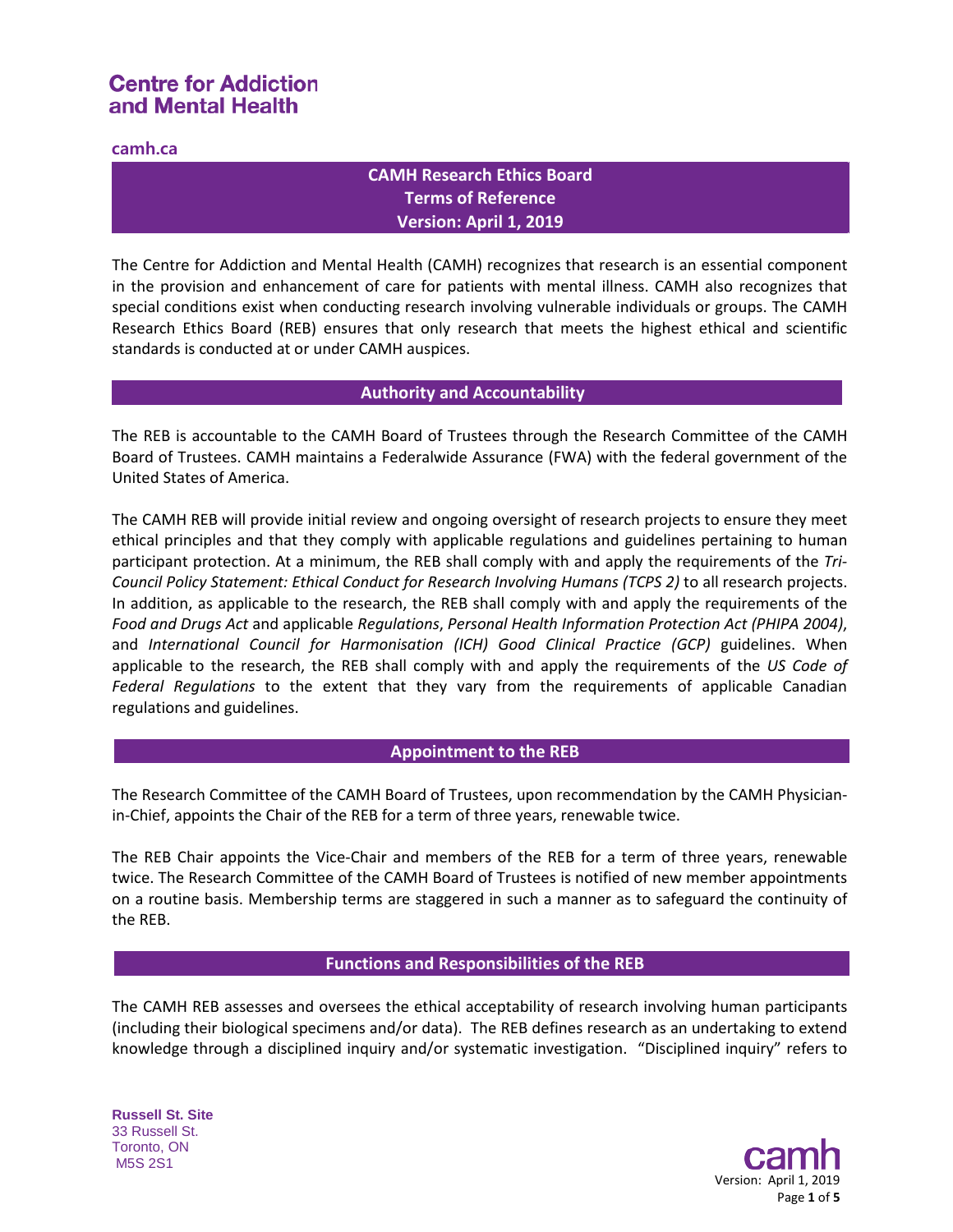## **camh.ca**

an inquiry that is conducted with the expectation that the method, results, and conclusions will be able to withstand the scrutiny of the relevant research community.

The CAMH REB has the authority to ensure that all research it reviews is designed and conducted in an ethically acceptable manner. Specifically, the REB has the authority to:

- Provide research ethics oversight to ensure the ethical acceptability of research prior to initiation and throughout the life of a research project;
- Approve, require changes to, or disapprove research projects or proposed changes to approved research projects, and monitor, suspend or terminate any ongoing research;
- Ensure that the Project Lead (Principal Investigator) has policies in place to protect the rights, safety and welfare of participants as a condition of approval and ongoing conduct;
- Place restrictions on the research project;
- Request, receive and share any information involving the research project that the REB considers necessary to fulfill its mandate while maintaining confidentiality and respecting privacy; and
- Take any actions considered reasonably necessary, and consistent with policies and procedures, to ensure the protection of the rights, safety and well-being of participants in research.

The REB will encourage education in research ethics for REB members and research personnel, and will participate in the development and ongoing improvement of policies related to research ethics.

## **Activities Requiring Review by the REB**

The CAMH REB follows the Tri-Council Policy Statement requirements for activities requiring review by the REB. Such activities include:

- Research involving living human participants;
- Research involving human biological materials, as well as human embryos, fetuses, fetal tissue, reproductive materials and stem cells. This applies to materials derived from living and deceased individual and includes secondary use of biological materials; and
- Research that relies exclusively on the secondary use of non-identifiable data or human biological materials.

Changes to approved research require ethics review and approval prior to initiation/implementation, except where necessary to eliminate apparent, immediate hazards to participants.

Data and biological specimens may only be used for research purposes for which REB approval was granted, or as amended and approved by the REB.

The same standards of review will apply to all research endeavors whether or not they represent funded research, research by students, potential publications or pilot work.

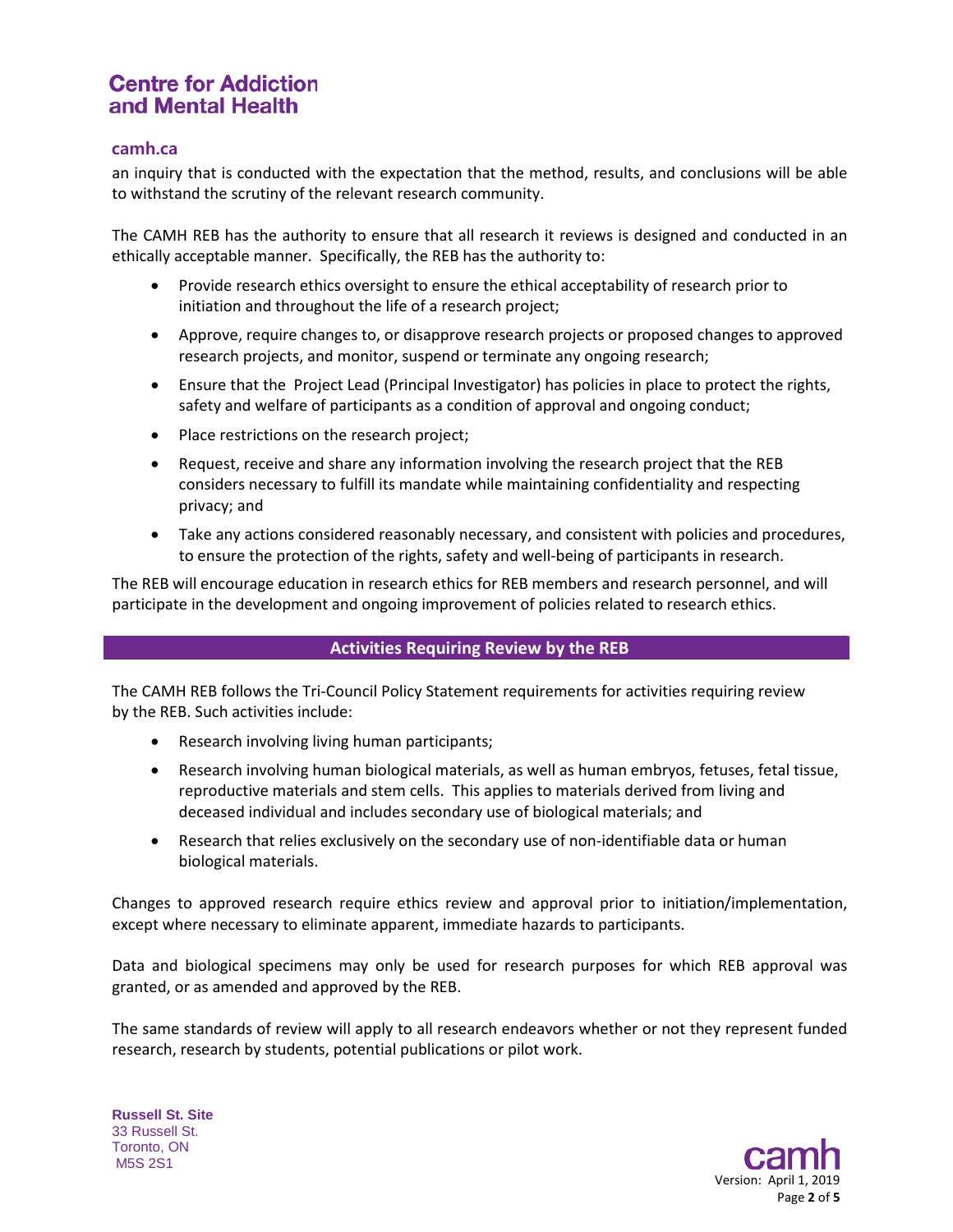### **camh.ca**

The REB does not normally review quality assurance and quality improvement studies, program evaluation activities, and performance reviews, or testing within normal educational requirements when used exclusively for assessment, management or improvement purposes.

### **REB Composition**

The REB consists of members both affiliated and not affiliated with CAMH. The REB will have a majority of members who are Canadian citizens or permanent residents of Canada. The REB will not be comprised of members of a single gender. Having regard to the multicultural community which CAMH serves, the REB selection committee will appoint a fair representation of diverse members, taking into consideration gender, culture, race, ethnicity, disability, and sexual orientation.

Although the membership may reach 20 individuals, at a minimum, it will include at least five members represented by the following categories:

- At least two members who have expertise in relevant research disciplines, fields and methodologies covered by the REB (as the REB reviews regulated clinical trials, this will include at least one member who is from a medical discipline in accordance with the research reviewed);
- At least one member whose primary experience and expertise are in a non-scientific discipline;
- one member knowledgeable in ethics;
- one member knowledgeable in the relevant laws;
- one member knowledgeable in considering privacy issues;
- At least one external community member who has no current affiliation with the institution or the sponsor; and
- Other membership as required by the applicable regulations and policies, if applicable.

A senior administrator cannot be a member of the REB.

The REB may appoint alternate members with the appropriate knowledge, expertise and training to contribute to the research ethics review process. Alternate members be attend an REB meeting to establish quorum (i.e., in absence of the regular member) or to provide specific expertise.

The REB may seek input from individuals with expertise and competence in areas not represented by the REB membership (ad hoc advisors); these individuals are not REB members and do not alter the composition of the REB.

#### **Quorum**

At minimum, the REB will follow the quorum requirements of the TCPS 2 and will apply additional quorum requirements as necessary based on the applicable regulations and guidelines for the application under review.

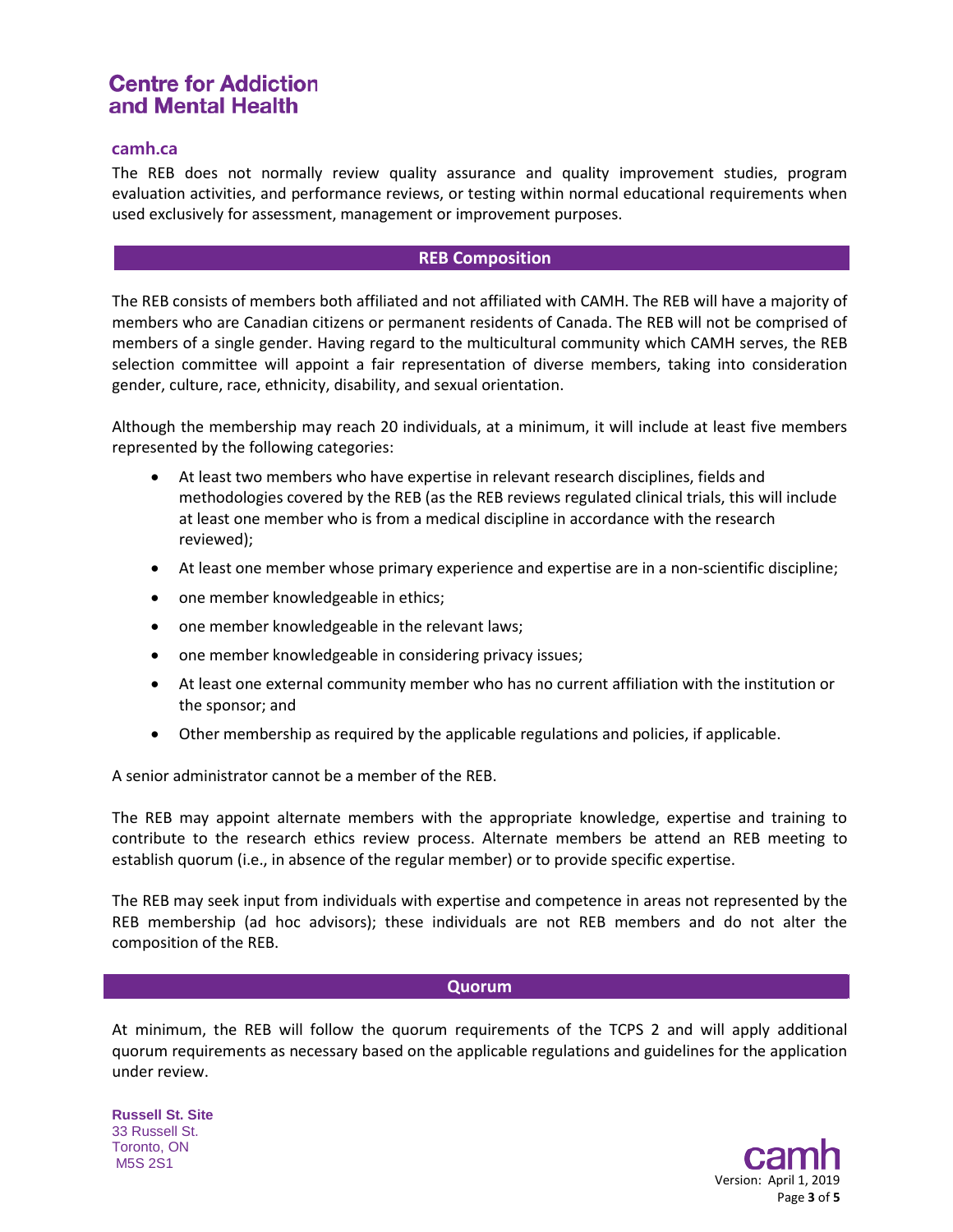## **camh.ca**

## **Conflict of Interest**

All REB members must adhere to the CAMH policies: AR 1.9 - Research Integrity; and AR 1.9.2 – Research Conflict of Interest.

For REB members, the standard that guides decisions about determining COI is whether an independent observer could reasonably question whether the individual's actions or decisions are based on factors other than the rights, welfare and safety of the participants. If there is any doubt concerning conflict of interest, the member is expected to discuss the matter with the REB Chair.

If a member has a conflict with an application under review, they will be absent for the review and vote (i.e., they will not vote) on the application and this will be noted in the minutes.

## **Designated REB of Record Review**

In certain circumstances (e.g. multi-centre research), the CAMH REB may be designated as another institution's Board of Record or conversely, another institution's research ethics board may be designated as the CAMH Board of Record in each case, subject to approval by the CAMH REB and Board of Trustees. The designated REB acting as the Board of Record carries out the mandate of the designating institution's REB provided it meets and maintains acceptable research ethics review qualification or accreditation standards.

## **REB Decisions**

Decisions made by the REB are based on scientific and ethical merits of the research study, and are made independently of other interests of CAMH. The REB is guided by the following core principles as defined in Article 1.1 of the Tri-Council Policy Statement, "Ethical Conduct for Research Involving Humans":

- Respect for Persons,
- Concern for Welfare, and
- Justice

CAMH ensures that the REB operates effectively and independently in their decision making. CAMH policies and procedures support and promote the independence of the REB in their decision making so that the REB may be free of inappropriate influence, including situations of real, potential or perceived conflicts of interest. CAMH will not approve a research project that has not been approved by a designated Board of Record.

**Appeals**